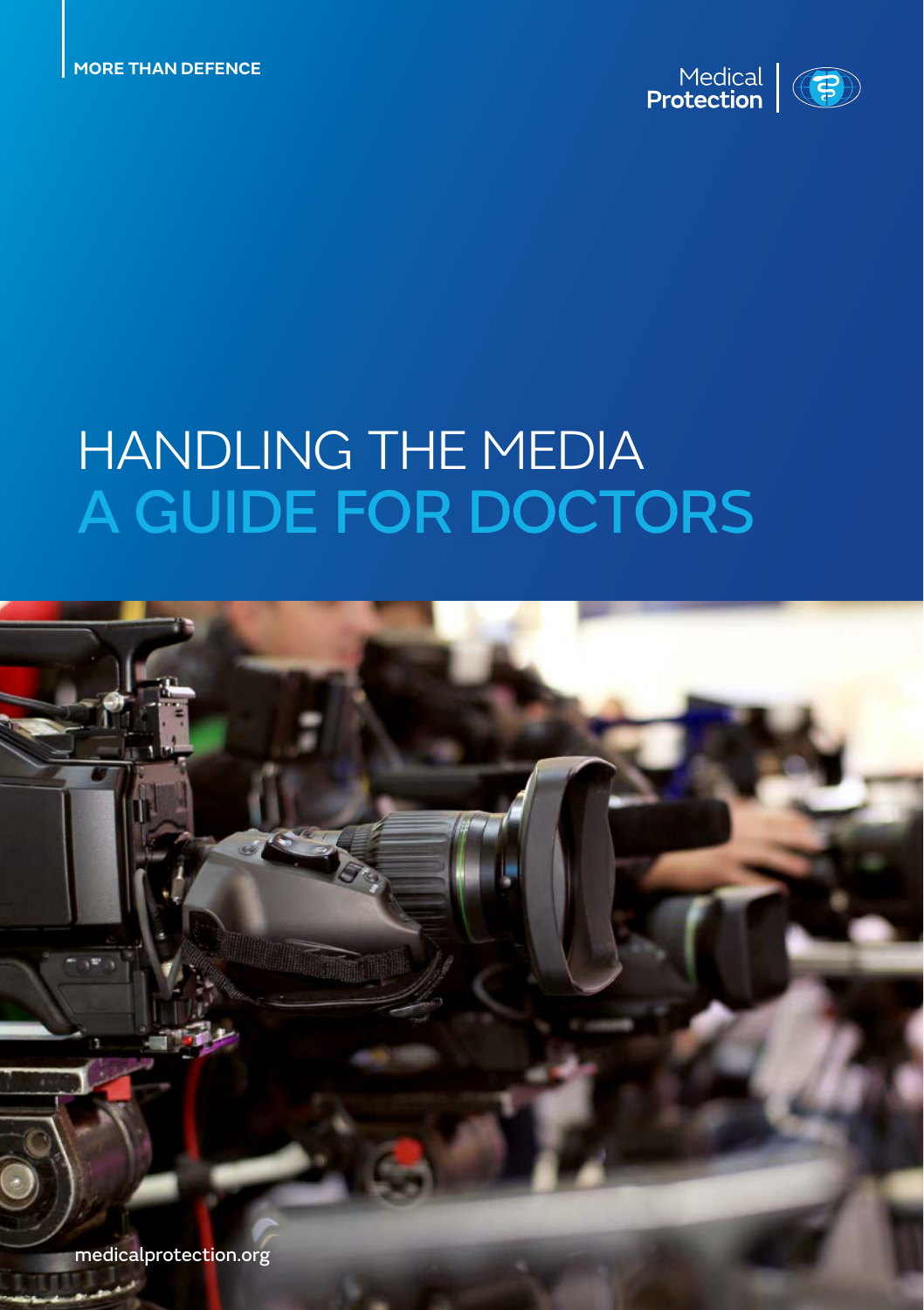# **CONTENTS**

| <b>HOW CAN MEDICAL PROTECTION HELP YOU DEAL WITH THE MEDIA?</b> | 4  |
|-----------------------------------------------------------------|----|
| How we can help                                                 | 4  |
| How the media may contact you                                   | 4  |
| What you can do and what you need to know before responding     | 5  |
| What happens next?                                              | 5  |
| Photographers and camera crews                                  | 5  |
| Protecting patients' privacy                                    | 6  |
| Being filmed and photographed                                   | 6  |
| Reporters at legal proceedings                                  | 6  |
| <b>WHAT CAN YOU SAY TO THE MEDIA?</b>                           | 8  |
| Confidentiality                                                 | 8  |
| Specific comment                                                | 8  |
| Involving others                                                | 9  |
| GP practices and private clinics - supporting your team         | 9  |
| Undercover journalism                                           | 10 |
| Social media and discussion sites                               | 10 |
| Independent Press Standards Organisation                        | 11 |
| <b>WHAT CAN YOU DO IF IT ALL GOES WRONG?</b>                    | 13 |
| Redress                                                         | 13 |
| How can you seek redress?                                       | 13 |
| Misquoting                                                      | 13 |
| Factually incorrect articles                                    | 14 |
| Injunction                                                      | 14 |
| Defamation                                                      | 14 |
| Defamation arising from media work                              | 15 |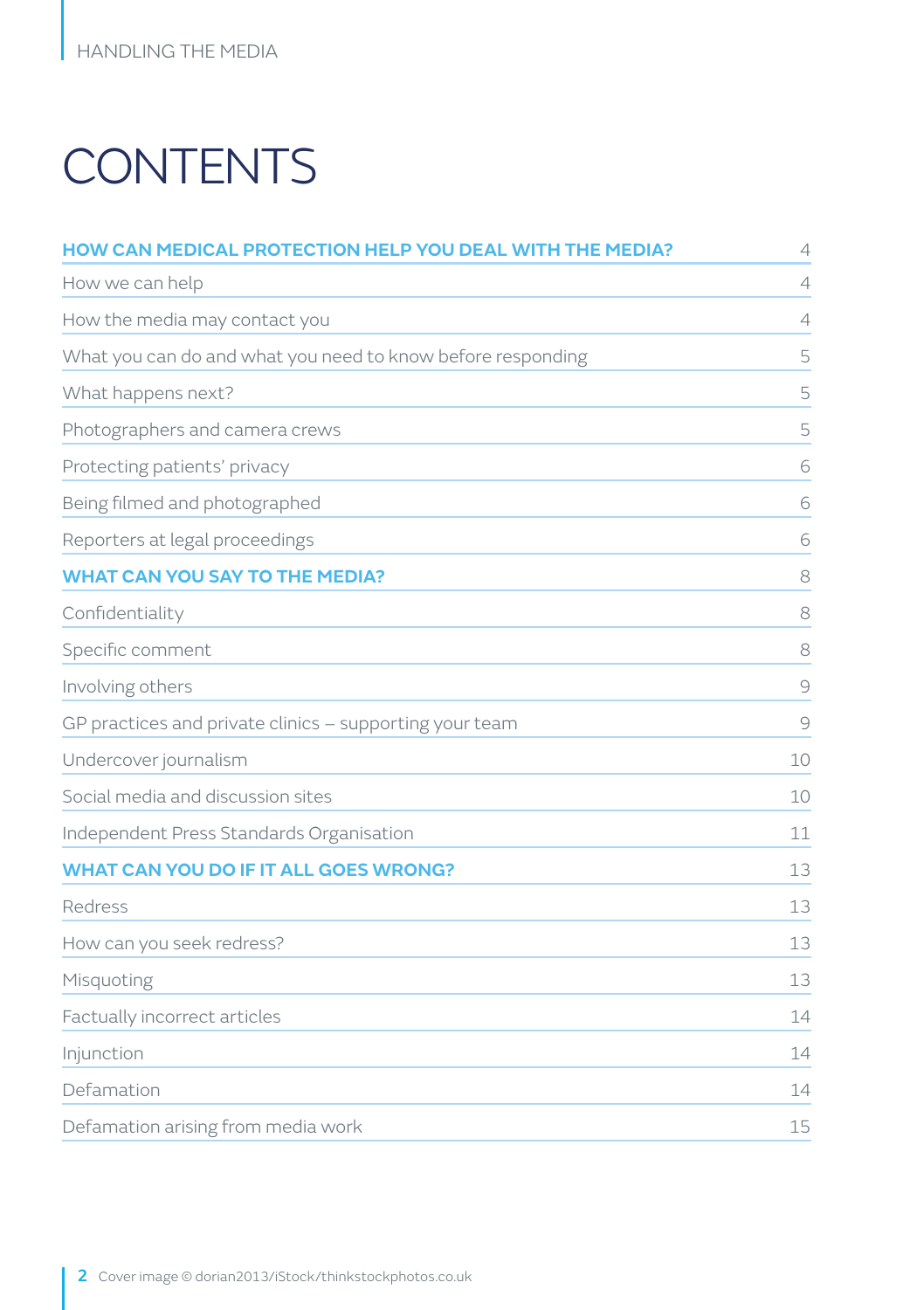# INTRODUCTION



**Rob Hendry** Medical Director

Media scrutiny of you and your practice of medicine can put your personal and professional reputation at risk.

Where a media query relates to issues that fall within the scope of the benefits of membership, the Medical Protection Press Office is on hand to provide expert advice throughout the process.

We know how difficult media scrutiny can be for members and those around them and the Press Office's role is to help alleviate the additional pressures

from the media. Staffed by experienced communications professionals, the Press Office can liaise with reporters on your behalf, deal with enquiries, draft appropriate statements – and aim to correct any inaccuracies in the press, if necessary.

Early advice from the Press Office can help prevent issues escalating. We advise you to contact your case handler if you have received press interest about an ongoing case or contact the Press Office directly about any other issues.

Please get in touch as soon as possible so we can help you through all stages of attention.

Media advice is available 24 hours a day, seven days a week.

## CONTACT DETAILS FOR MEDIA ADVICE

0800 136 759

pressoffice@medicalprotection.org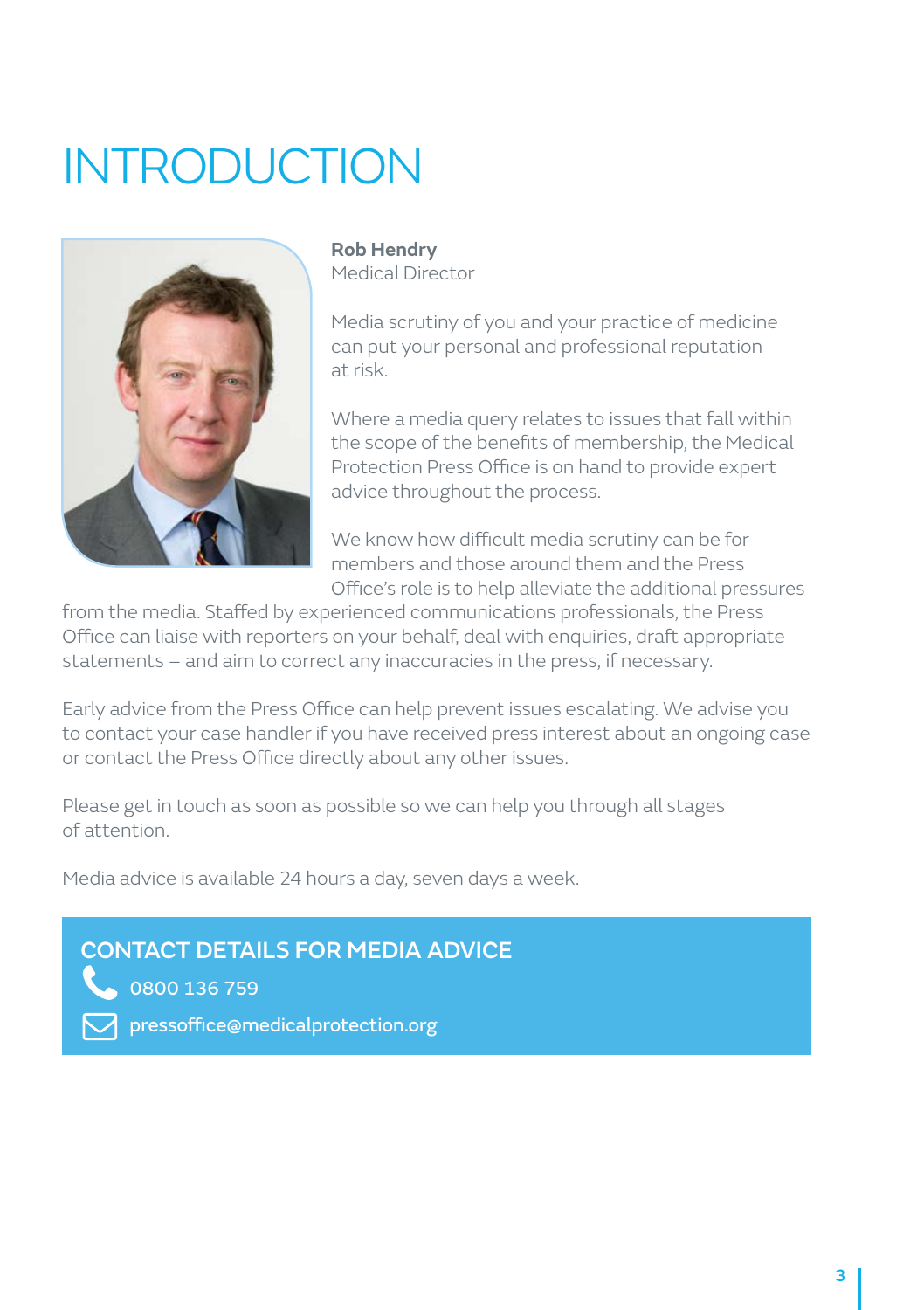## HOW CAN MEDICAL PROTECTION HELP YOU DEAL WITH THE MEDIA?

### HOW WE CAN HELP

The assistance we offer will depend on the circumstances; generally we can help in the following ways:

- Provide experienced and expert advice on handling all stages of media attention
- Speak to a journalist on your behalf
- Liaise with the relevant press offices involved in your case, eg, your employer's press office.
- Assist and advise your practice/clinic staff and your team
- Prepare press statements
- Monitor coverage and assist with any follow-up actions.

### THE MEDIA CAN BE QUITE INVENTIVE IN THE MANNER IN WHICH THEY CONTACT YOU AND THIS MAY COME IN A VARIETY OF FORMS.

How the media may contact you:

- By email or phone
- Through social media, eg, posting a comment or question
- Arriving at your home or place of work
- Through colleagues, friends or family members.

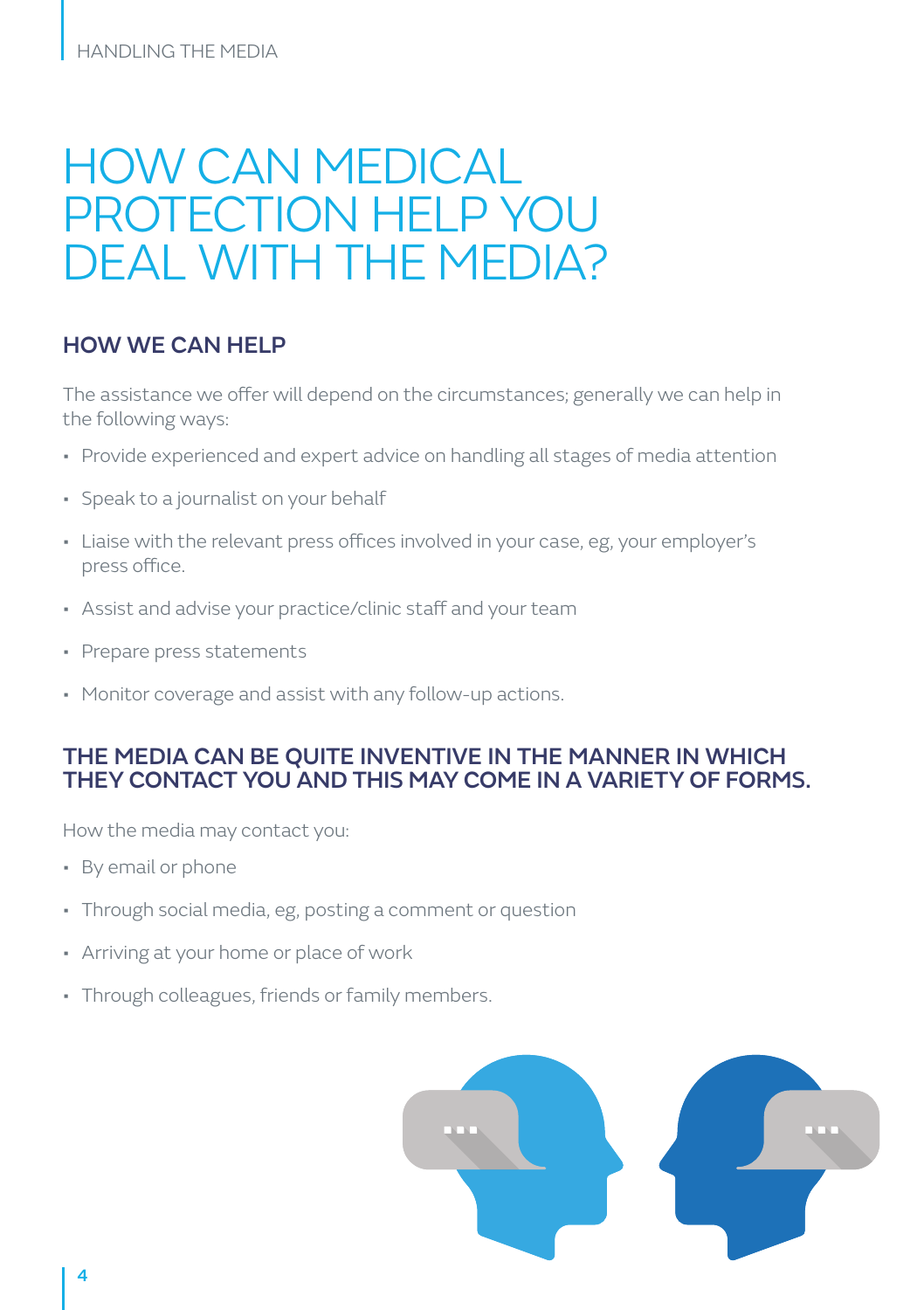## WHAT YOU CAN DO AND WHAT YOU NEED TO KNOW BEFORE **RESPONDING**

All of the approaches described in the previous section could catch you off guard – so avoid responding straight away. Ask the journalist to provide information on the exact issue they would like you to comment on and their deadline. Take their contact details and say you will phone or email them back.

Unless you feel well-equipped to deal with the query yourself, we recommend you contact us for advice in the first instance and then liaise with your employer or practice.

Taking advice is particularly important if the query relates to an ongoing investigation or litigation. We can advise on how you can respond without prejudicing ongoing proceedings or breaching patient confidentiality.

## WHAT HAPPFNS NFXT?

If you decide that you can handle the query on your own, take time to prepare your message, if one is needed, and use plain language that cannot be misconstrued or taken out of context.

If you have sought Medical Protection's advice we can liaise with the journalist on your behalf, agree a statement with you, if one is needed, and issue it to the journalist(s). We can also deal with any follow-up enquiries and be the liaison between you and the publication.

Always assume that anything you say to a journalist could be published, nothing is "off the record." Our advice is, if you don't want to see it in print, don't say it.

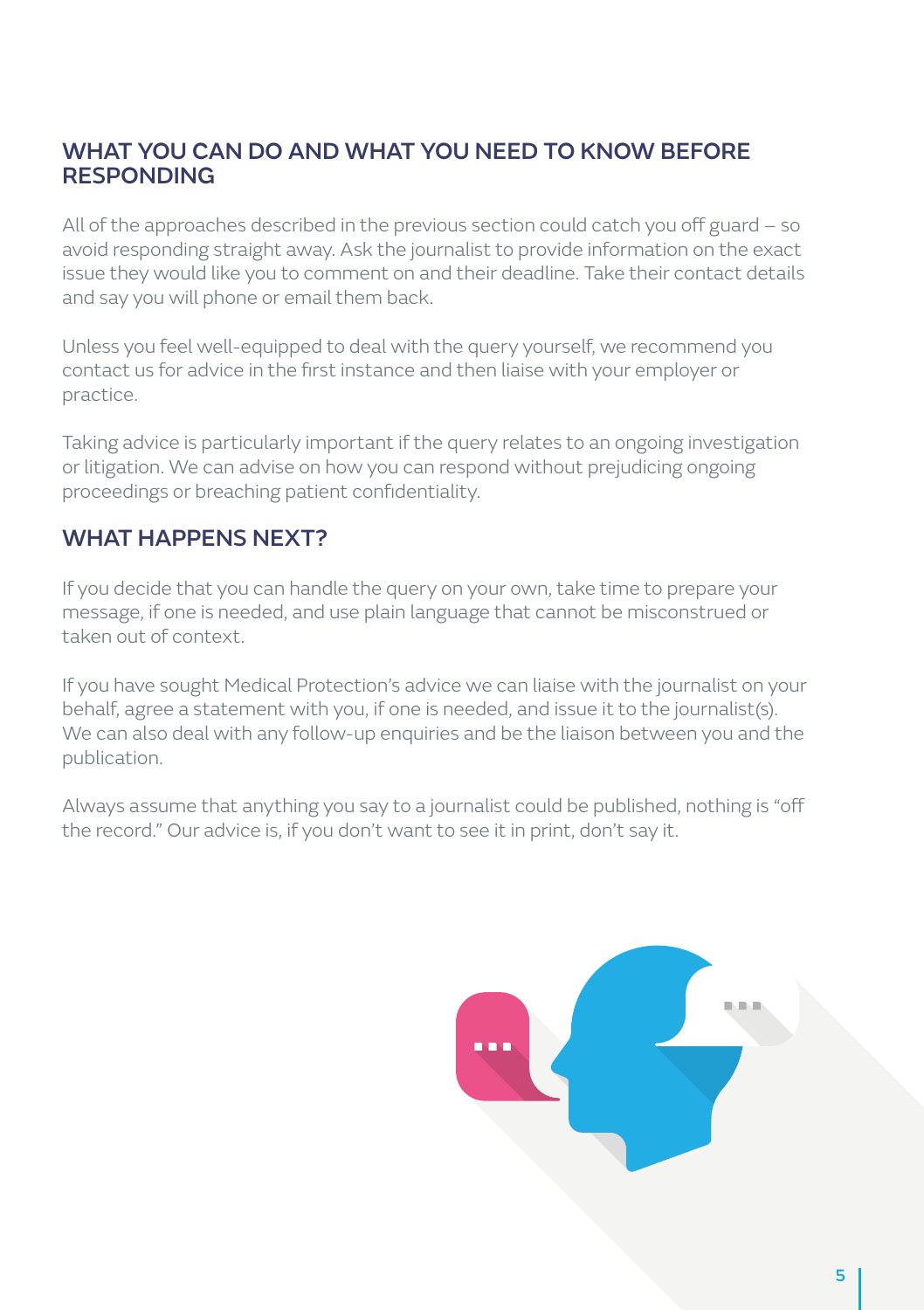### PHOTOGRAPHERS AND CAMERA CREWS

You might be confronted with a camera crew or photographer outside your home, place of work or court/hearing if you are facing regulatory or legal proceedings. Here is some advice on dealing with such a situation:

#### **Protecting patients' privacy**

If photographers/camera crews appear outside your practice/clinic or hospital make sure you alert your staff or hospital management team. This way they can be prepared and take appropriate steps to make sure that patients' privacy is respected, by informing patients of the situation when they book an appointment or in person when they arrive. An appropriate staff member, such as the manager or communications lead, should also warn photographers/camera crews not to take photos of patients or their vehicles, as this could identify them as being patients at the practice.

#### **Being filmed and photographed**

Where the photographer or camera crew are focused on you, try to maintain your professional composure. They will film or get a picture which they are likely to use alongside any news stories they publish, so make sure you convey a professional image. Focus on where you are going and do not look directly into the camera, if possible. Do not cover your face or react angrily; smiling may also convey the wrong message. Remember, this will be the image that is viewed by the public, so a calm, professional and dignified appearance is the most appropriate.

#### **Reporters at legal proceedings**

Evidence presented in open court or at inquests can be reported in the media, as can unproven allegations, unless reporting restrictions are specifically imposed. As long as the journalist reports proceedings fairly and accurately, it is unlikely there would be scope for redress.

When in court or at a hearing avoid discussing the case until you have the privacy of a room from which you can be sure you will not be overheard.

If approached by a journalist while the hearing is ongoing, ask them to contact the Medical Protection Press Office for assistance with their query. Your lawyer might also help manage the press in these situations.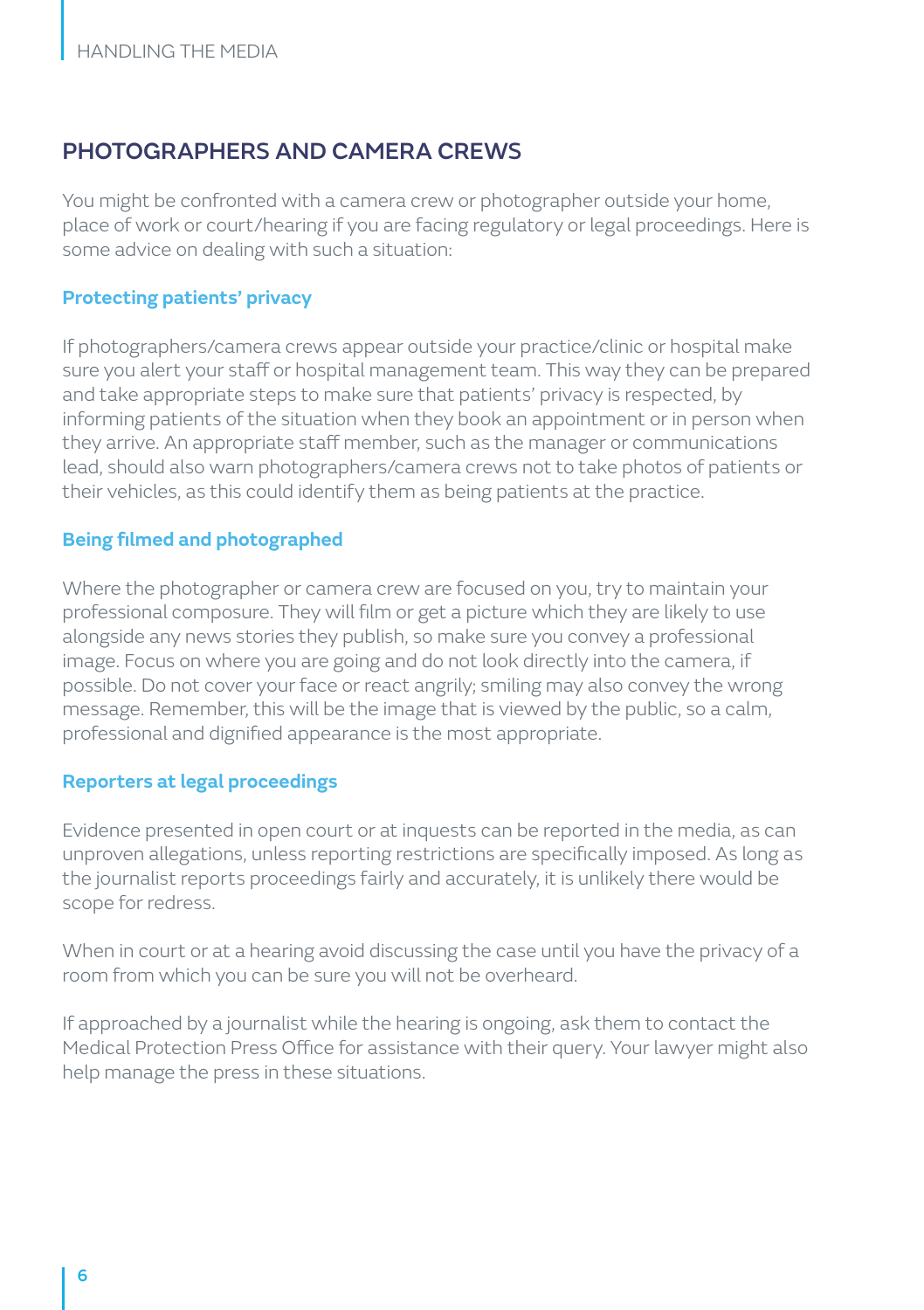MEDICAL PROTECTION'S PRESS OFFICE IS COMMITTED TO DELIVERING THE HIGHEST QUALITY SERVICE, AND GUIDING YOU THROUGH ALL STAGES OF MEDIA ATTENTION

#### WHAT DETAILS SHOULD YOU FIND OUT?

- The journalist's name
- The name of the publication/ programme
- What exactly they want comment on
- Their deadline
- Their contact details phone numbers and email address.

## TOP TIPS

- Don't respond immediately take time to consider your response or seek advice
- Maintain your professional composure
- Saying "no comment" sounds defensive. Ensure you come across as cooperative and inform the reporter that you will come back to them
- Contact the Medical Protection Press Office for advice and liaise with your employer/practice where appropriate.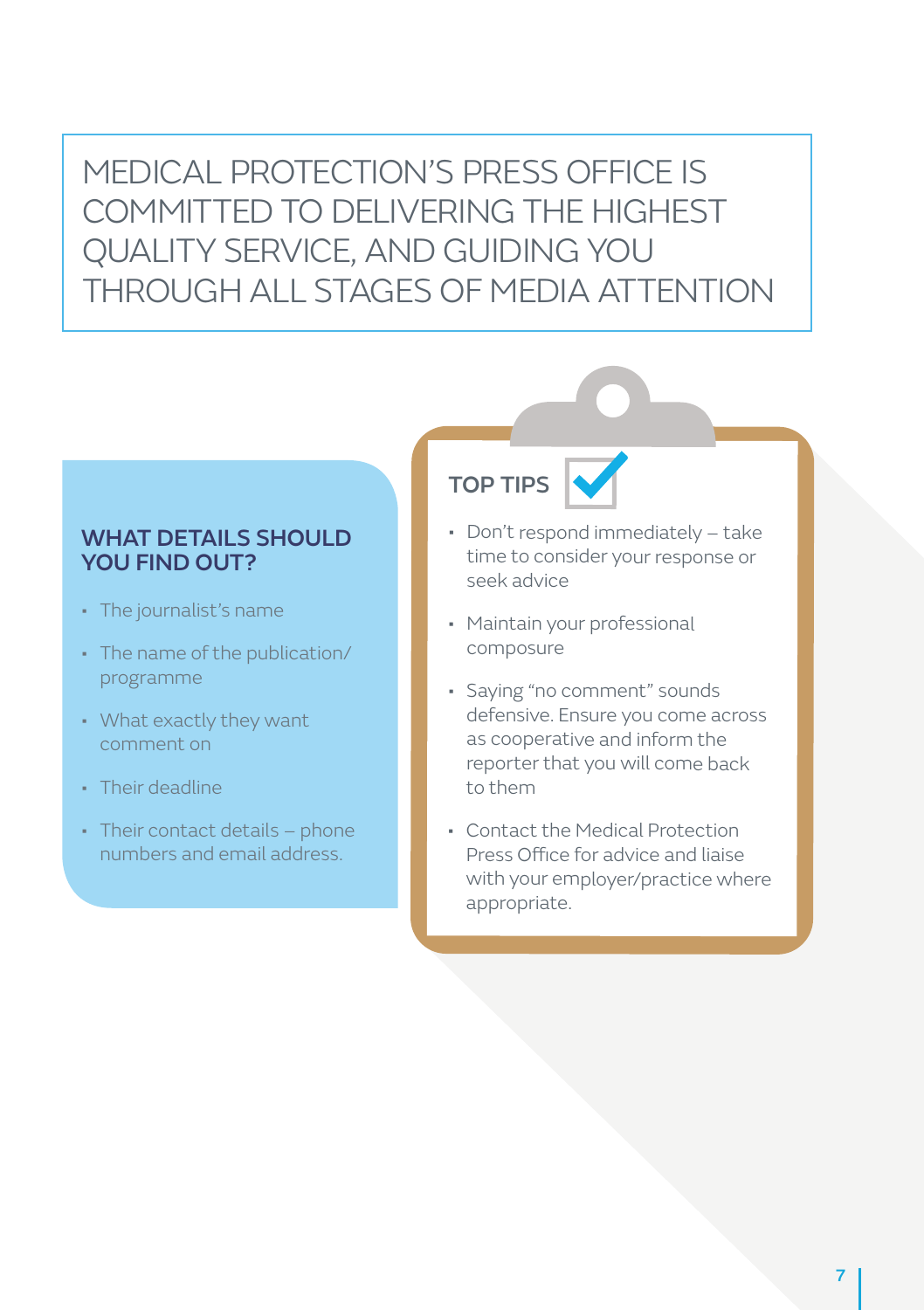## WHAT CAN YOU SAY TO THE MEDIA?

## CONFIDENTIALITY

Doctors are expected to protect patients' confidentiality, and follow General Medical Council (GMC) guidance on dealing with media enquiries involving patients. Visit [gmc-uk.org](http://www.gmc-uk.org) 

Breaching confidentiality, whether inadvertently or not, could lead to a complaint, disciplinary action or regulatory sanction. However, there are ways in which you can respond to media enquiries without breaching patient confidentiality.

You should not comment on the specifics of a particular case but you can explain why – because of your ongoing duty to maintain patient confidentiality, or because the case is the subject of ongoing legal proceedings.

## SPECIFIC COMMENT

There may be occasions where it is appropriate for you to make a more specific comment. For instance, if a patient has died expressing your condolences or regrets to the family may be the right thing to do.

It is wise to keep statements succinct and factual; about 150 words is a general guide. Column inches are limited, and a lengthy statement is likely to be edited, which could distort the meaning or alter the emphasis.

Even if a patient has provided consent for you to discuss the matter in public, we would discourage you from doing this. You should consider how that might look to your other patients, employer and the GMC if you are discussing sensitive and confidential details in the press.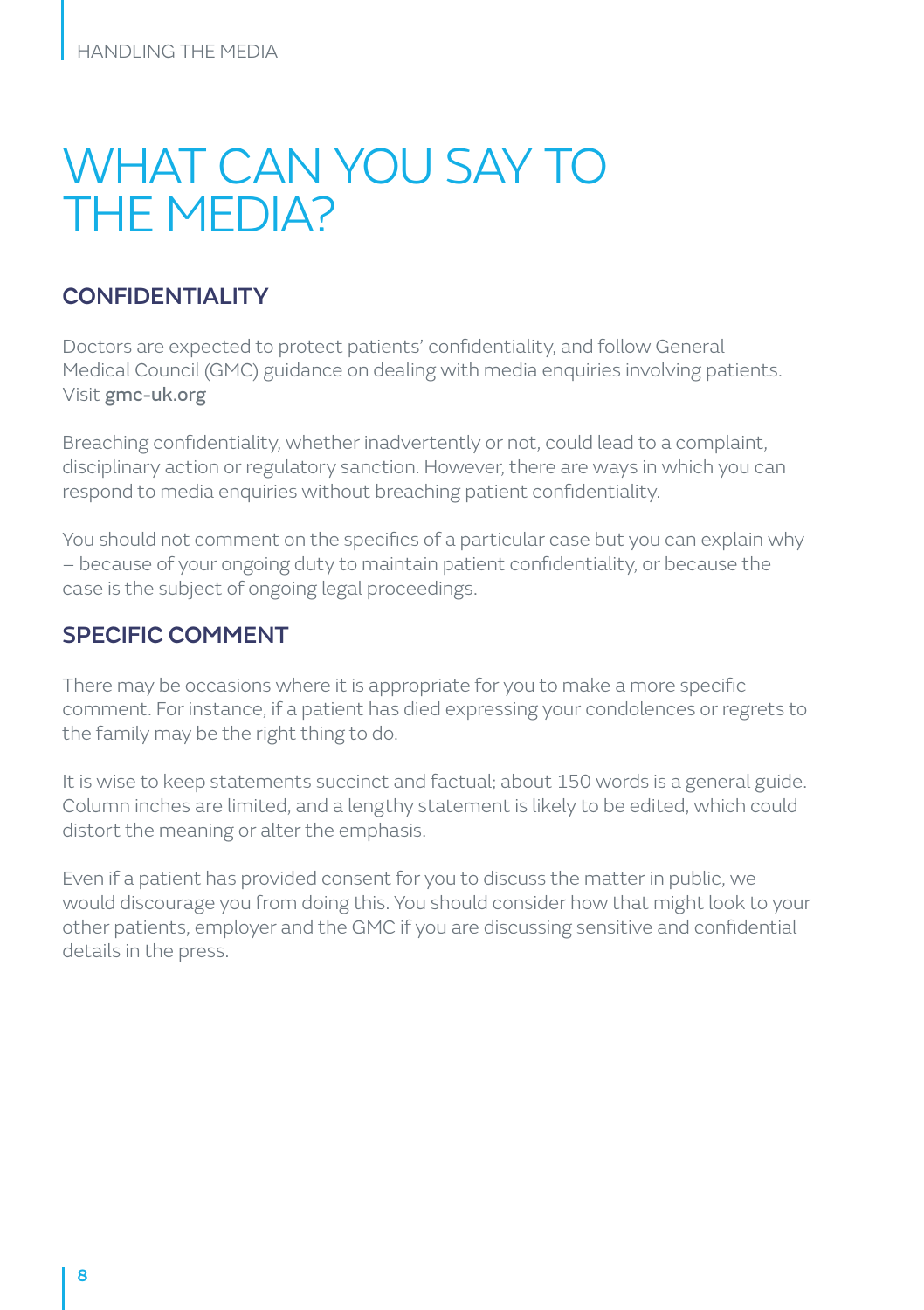## INVOLVING OTHERS

We recommend that you liaise with others involved in the matter and agree on a consistent message and approach to the media. It is advisable to warn all those concerned about the prospect of press intrusion, attention and scrutiny of their professional and personal life. It might also be appropriate to let others close to you know in case they are approached by the media.

#### The media may also contact:

- The trust/commissioners/providers
- Employers
- Colleagues and professional partners
- Those you live with/friends and family
- Practice/clinic staff.

## GP PRACTICES AND PRIVATE CLINICS – SUPPORTING YOUR TEAM

In the event of media attention about you or your practice, you can help support your team with the following steps:

- Appoint a nominated lead in your team to be the first point of call for all media enquiries to help ensure a consistent approach
- Brief the team so they know what they can and can't say to reporters, and patients who may have seen media coverage.
- Ensure that the receptionist and person answering the phone knows there could be media calls and who to put the call through to
- Agree with relevant people who will say what and when
- Update Medical Protection, so that we can provide specific advice and monitor the situation through all stages of media attention.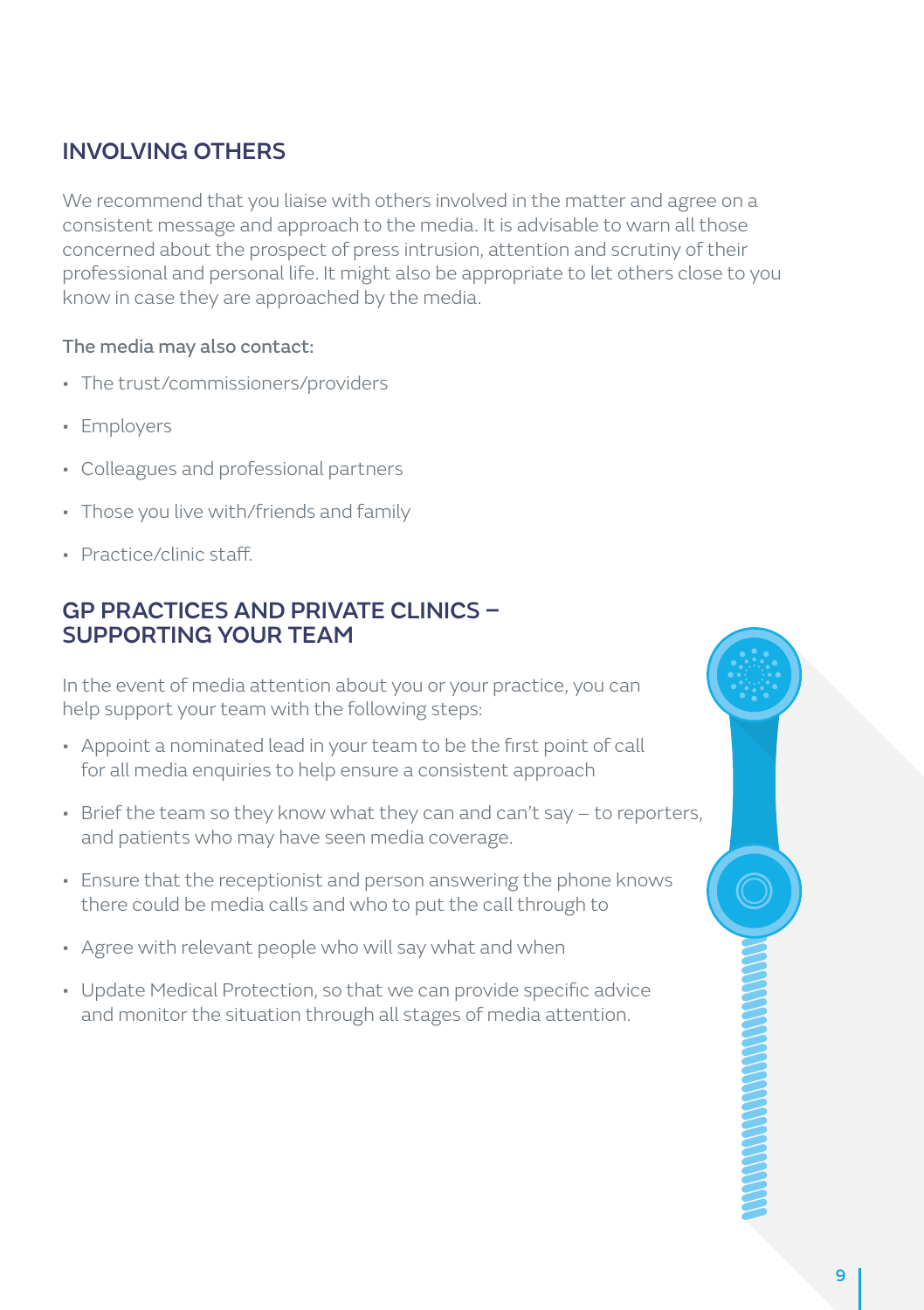## UNDERCOVER JOURNALISM

#### **Press**

If you are the target of an undercover investigation, for example, a journalist posing as a patient, it does not automatically release you from your duty to maintain patient confidentiality. Any response to the media should be handled in the same way as a query that arose from a genuine patient consultation.

In some cases it might be appropriate to ask the 'patient' to give consent for the details of the consultation to be commented on in the media, but take advice first from Medical Protection, or others who may need to be involved, such as practice partners or your employer.

According to the Independent Press Standards Organisation's code engaging in misrepresentation or subterfuge, including by agents or intermediaries, can generally be justified only when it is in the public interest and then only when the material cannot be obtained by other means.

#### **TV and radio**

A complaint to Ofcom resulting from undercover journalism falls under fairness and/or privacy complaints.

Fairness and/or privacy complaints are complaints about unjust or unfair treatment in programmes, or about unwarranted infringements of privacy in programmes (or in connection with the obtaining of material included in them).

Further information on procedures for the consideration and adjudication of fairness and privacy complaints can be found on the Ofcom website.

[stakeholders.ofcom.org.uk/broadcasting/guidance/complaints-sanctions/fairness/](http://consumers.ofcom.org.uk/complain/tv-and-radio-complaints/a-programme-which-I-was-in/).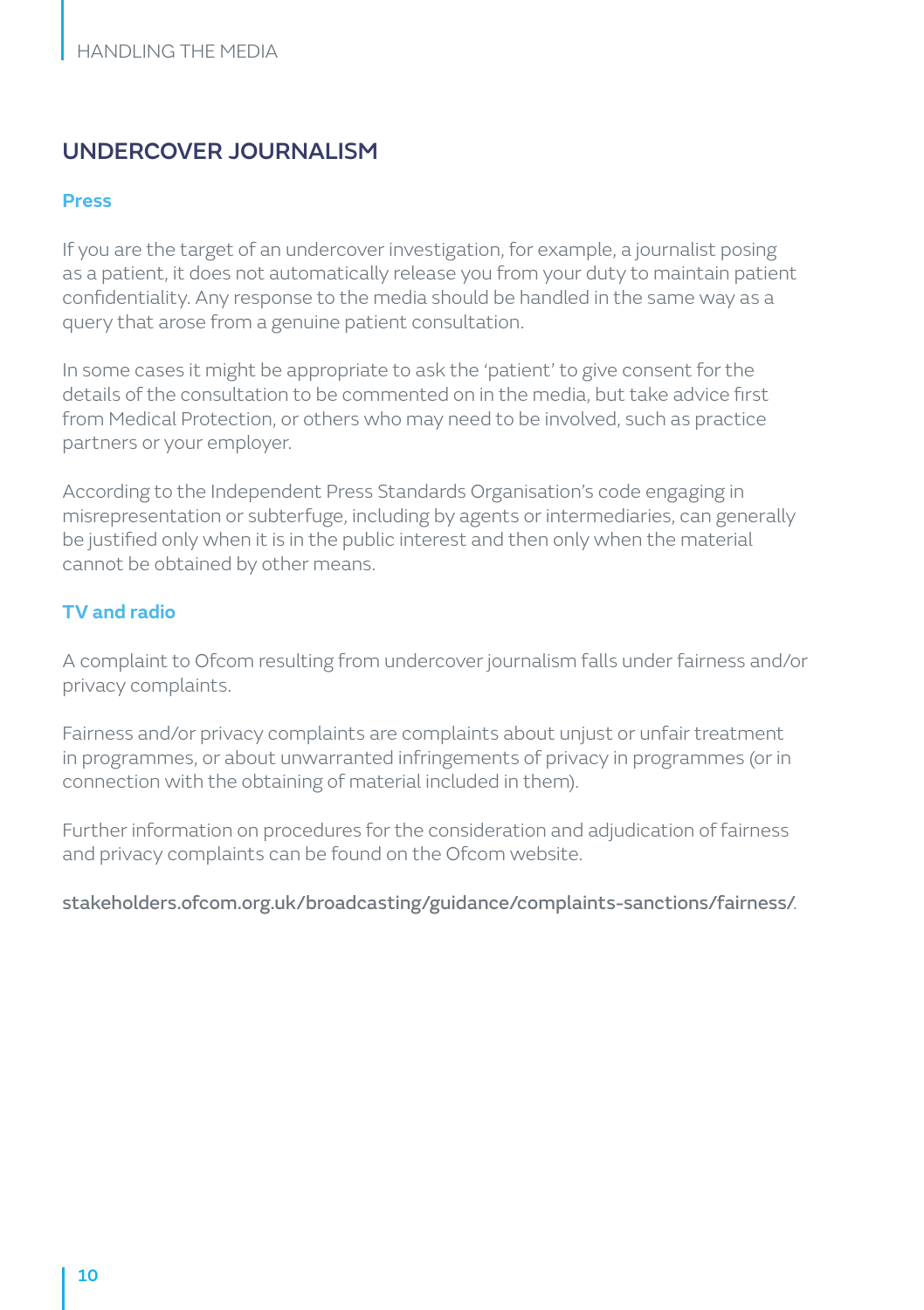## SOCIAL MEDIA AND DISCUSSION SITES

The same standards of professionalism and confidentiality apply no matter what the medium of communication. Posting inappropriate comments/photographs or describing a patient's care on a social media site, such as Facebook or Twitter, can damage your reputation and lead to disciplinary action as well as unwanted media attention.

Patients posting damaging and negative comments about you on patient feedback sites could test your professionalism. Talk to your employer, supervisor, medical school or Medical Protection to discuss the situation and the best way forward. As a general rule, GP practices should aim to reply to all feedback on NHS Choices, to thank the patient for their comments, demonstrate any changes that will be made as a result and, in some cases, to invite the commenter to discuss the matter further offline.

With the rise of social media, news stories are frequently shared and discussed online. It is important to resist responding to content that you are featured in, as this could exacerbate matters and your comments could be reported on by the media.

**Ensure your team is aware of the need to protect patients confidentiality and privacy.**

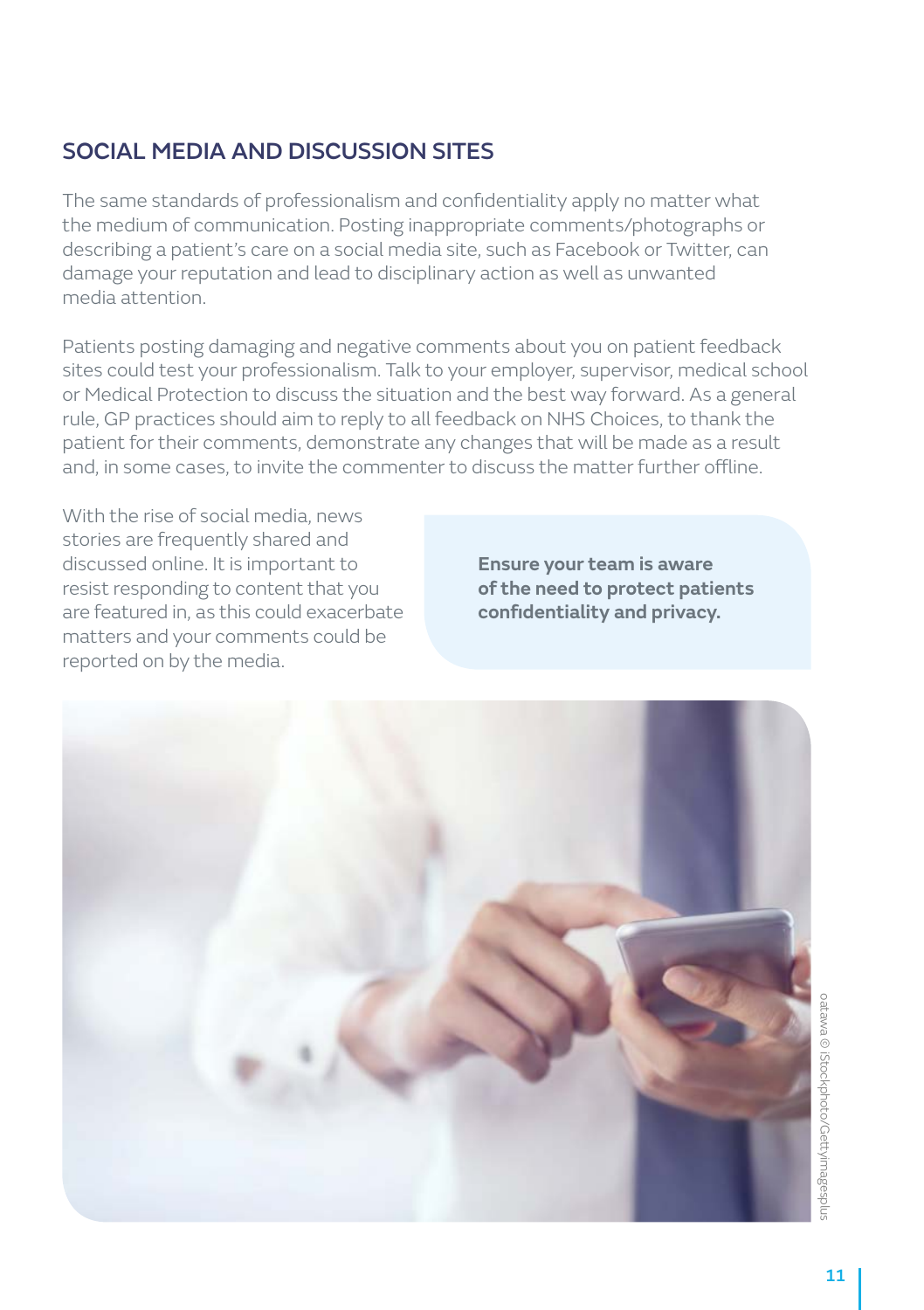## INDEPENDENT PRESS STANDARDS ORGANISATION (IPSO)

The Independent Press Standards Organisation (IPSO) is the independent regulator of the newspaper and magazine industry. They exist to promote and uphold professional standards of journalism in the UK, and to support members of the public in seeking redress where they believe that the Editors' Code of Practice has been breached. They are able to consider concerns about editorial content in newspapers and magazines, and about the conduct of journalists.

They administer the Editors' Code of Practice and take active steps to ensure that publications adhere to it. The Editors' Code deals with issues such as accuracy, invasion of privacy, intrusion into grief or shock and harassment. The full Code can be seen here: [ipso.co.uk/IPSO/cop.html](http://www.ipso.co.uk/IPSO/cop.html).

IPSO handles complaints, and conducts its own investigations into editorial standards and compliance. IPSO has the power, where necessary, to require the publication of prominent corrections and critical adjudications, and may ultimately fine publications in cases where failings are particularly serious and systemic. IPSO is there to serve the public by holding publications to account for their actions. For further information see [ipso.co.uk](http://www.ipso.co.uk).

#### **Below are relevant IPSO clauses as set out in their Editors' Code of Practice**

**Accuracy:** A significant inaccuracy, misleading statement or distortion once recognised must be corrected, promptly and with due prominence, and - where appropriate - an apology published.

**Clandestine devices and subterfuge:** The press must not seek to obtain or publish material acquired by using hidden cameras or clandestine listening devices; or by intercepting private or mobile telephone calls, messages or emails; or by the unauthorised removal of documents or photographs; or by accessing digitally-held private information without consent.

**Privacy:** Everyone is entitled to respect for his or her private and family life, home, health and correspondence, including digital communications.

**Harassment:** They must not persist in questioning, telephoning, pursuing or photographing individuals once asked to desist; nor remain on their property when asked to leave and must not follow them. If requested, they must identify themselves and whom they represent.

**Hospitals:** Journalists must identify themselves and obtain permission from a responsible executive before entering non-public areas of hospitals or similar institutions to pursue enquiries. For further information visit: [ipso.co.uk/IPSO/cop.html](https://www.ipso.co.uk/IPSO/cop.html).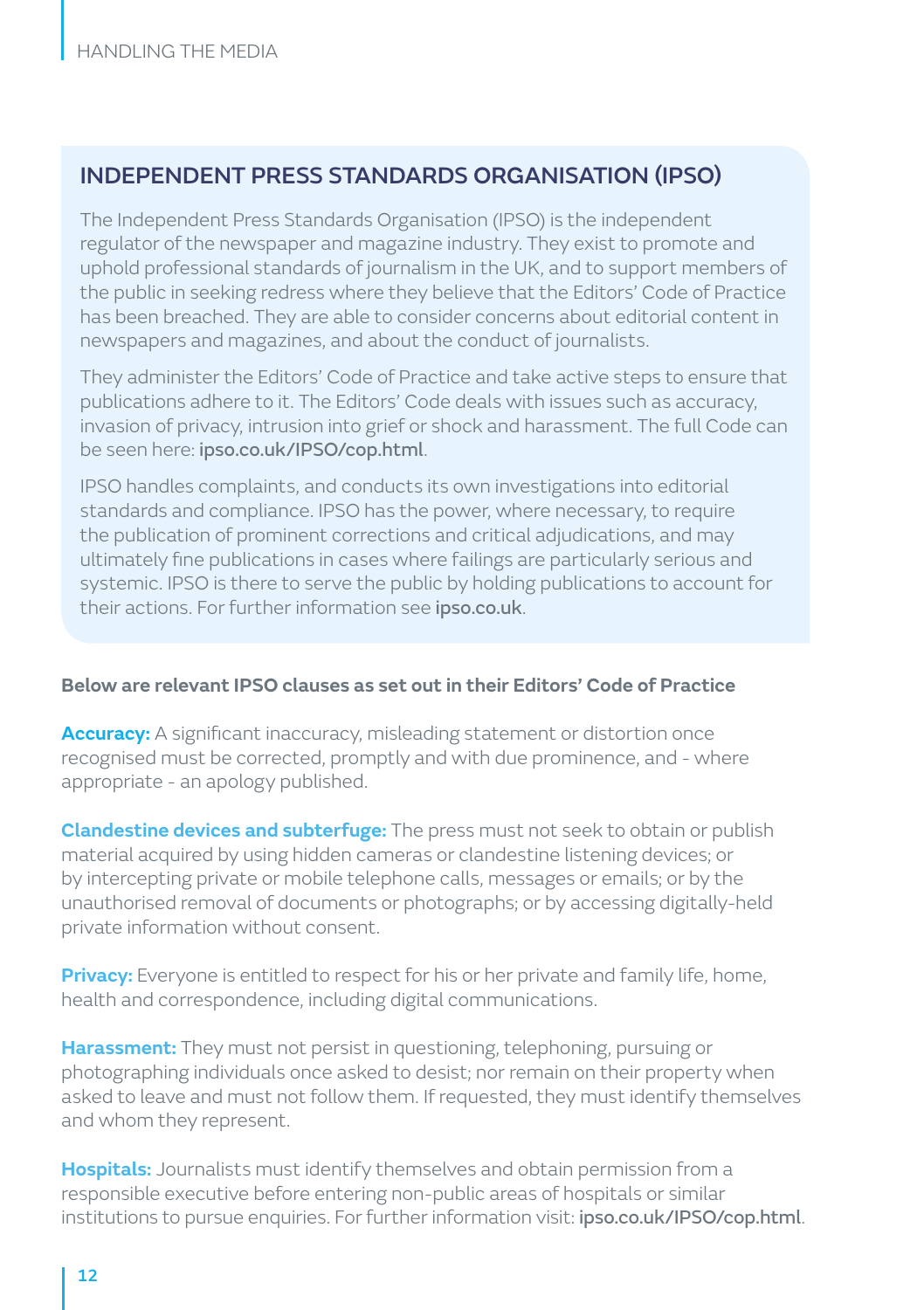## WHAT CAN YOU DO IF IT ALL GOES WRONG?

## **REDRESS**

Journalists are trained to write their copy within the law. Some may write sensationally, but most are careful to write accurately. Careful use of language (eg, "alleges", "claims") can imply incompetence or fault without explicitly stating it. Occasionally however, there may be cause for redress.

## HOW CAN YOU SEEK REDRESS?

The Medical Protection Press Office will offer you objective professional advice, and talk you through your options to help put the situation right, or limit the reputational damage.

In many cases there is a greater opportunity to get speedy corrections of errors in online publications if there is proof of error. Sometimes the online copy may even be removed from the site. An online copy is 'searchable' and may be online indefinitely, so in many ways it is more important that this copy is correct, given the longevity of the information.

Where appropriate, we can seek a printed apology and a correction. If the article has significant factual errors, depending on the context of the published errors, an article correcting the false impression given in the original can be sought.

The opportunities for printed corrections are limited due to publication timeframes. You should also bear in mind that printed corrections and apologies can also prolong media interest.

## MISQUOTING

Your comments may be taken out of context and edited to change their original and intended meaning, to fit the news agenda of the day. If this happens, there are two possible courses of redress open to you – seek an apology and/or a correction, or report the publisher to IPSO. In the case of TV or radio, a complaint can be made directly to the broadcaster, or if you believe you were unfairly treated in a programme and/or your or the patient's privacy was unwarrantably infringed, you can complain to Ofcom.

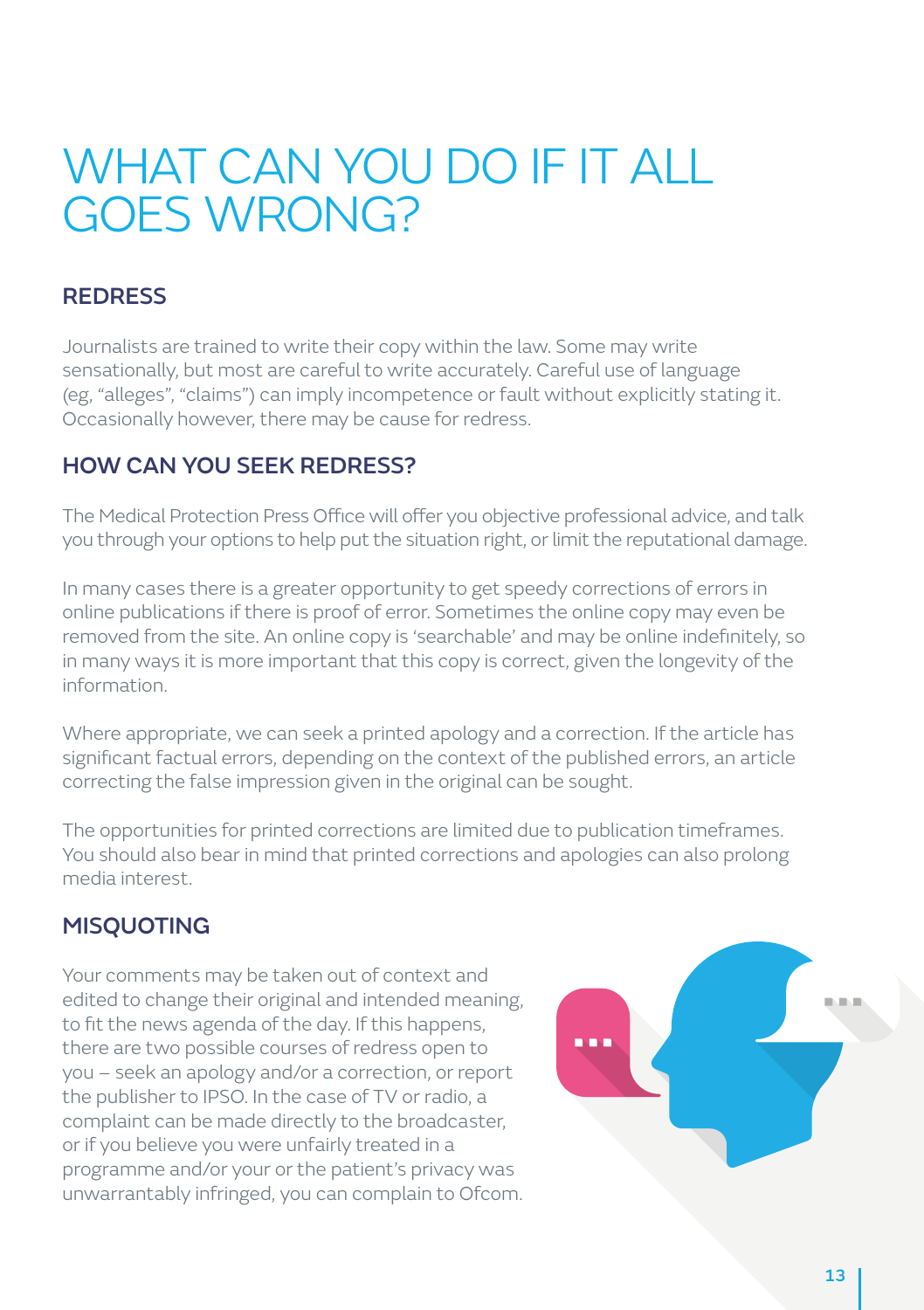## FACTUALLY INCORRECT ARTICLES

The scope for factual errors in media health stories is wide. Patients can sometimes present a skewed version of events due to frustration or anger, or they might be driven by personal motivations or grievances.

Though patients can talk openly about their medical condition and treatment, doctors cannot. The Medical Protection Press Office can advise you about the best way of handling this situation.

## INJUNCTION

A remedy of injunction can be considered in the rare case of getting prior notice of a press release or media story that is inaccurate. If this happens it is important to act quickly and advise Medical Protection as soon as possible.

## **DEFAMATION**

Although rare, MPS may (in extenuating circumstances) be able to provide assistance in a defamation action, so long as the action arises from the member's professional practice and the case is not subject to any membership limitations (including jurisdiction restrictions and media work restrictions).

Defamation law is notoriously complex, and legal action in this area is costly and unpredictable. Legal action may also be counterproductive, and attract more attention and adverse publicity than the original article or comment.

Because of this, it will not usually be in the interests of the member or the membership funds to pursue such actions.

MPS are unlikely to provide assistance with any damages awarded in a claim in defamation against the member. This does not affect a member's right to request assistance in relation to non-claims issues arising from such activity (for example a complaint to the professional regulator).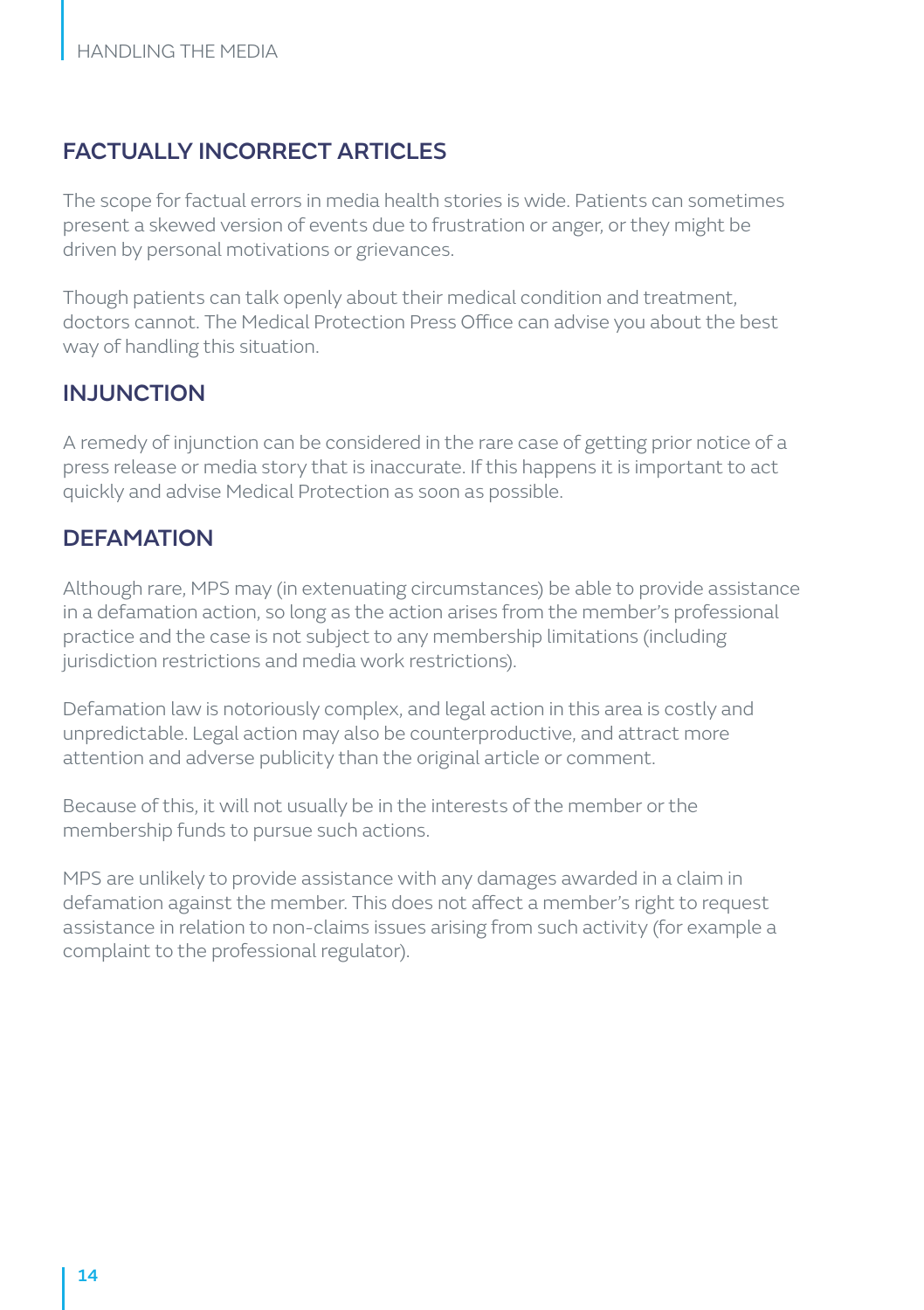## DEFAMATION ARISING FROM MEDIA WORK

MPS membership does not include indemnity for claims arising from material published or broadcast by members, or on their behalf, or to which they have contributed.

This does not affect a member's right to request assistance in relation to non-claims issues arising from such activity (for example a complaint to the professional regulator).

Published or broadcast includes, but is not limited to:

- television
- radio
- newspapers and magazines
- social media
- websites and blogs
- podcasts.

Members wishing to undertake such work should seek an indemnity from the broadcaster or publisher, or from their employer if speaking on their behalf.

## **NOTES**